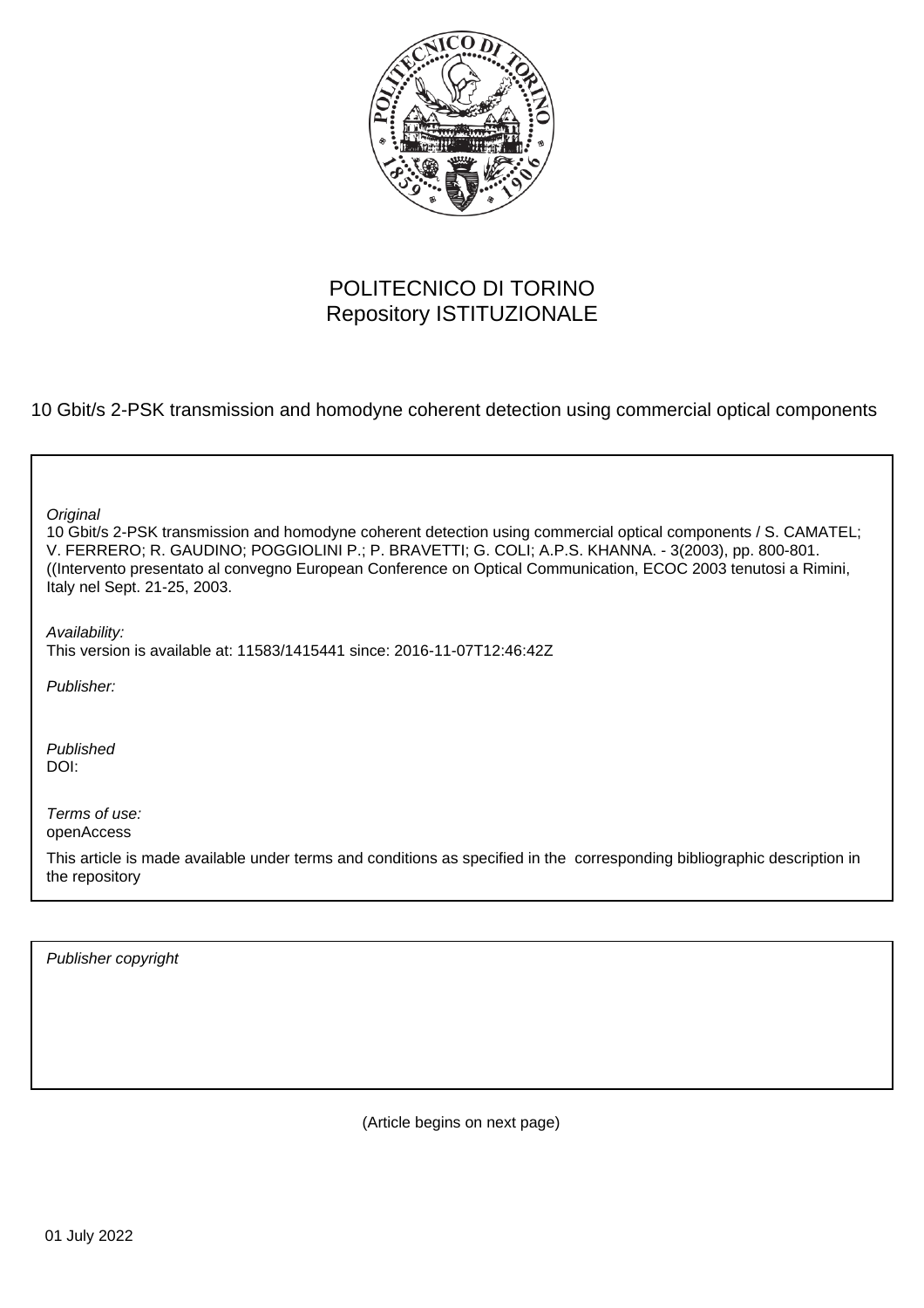# 10 GBIT/S 2-PSK TRANSMISSION AND HOMODYNE COHERENT DETECTION USING COMMERCIAL OPTICAL COMPONENTS

Stefano Camatel, Valter Ferrero, Roberto Gaudino, Pierluigi Poggiolini Politecnico di Torino, Dipartimento di Elettronica, Corso Duca degli Abruzzi 24, 10129 Torino, Italy E-mail: valter.ferrero@polito.it Paolo Bravetti, Giuliano Coli Corning-OTI, via Fellini 4, San Donato Milanese, Italy E-mail: bravettip@corning.com

A.P.S.Khanna

Agilent Technologies, CA. USA E-mail: paul\_khanna@agilent.com

*Abstract: We present a demonstration of coherent homodyne transmission using 2-PSK at 10Gbit/s, with commercial optical components, which leads to new compact integrated receivers and new transmission formats, thus opening new possibilities for future optical systems.*

## **Introduction**

In most telecommunication fields outside the optical scenario, transmission systems are based on coherent detection, i.e., on a receiver where a Phase-Locked Loop (PLL) tracks the frequency and phase of the received signal. The local oscillator signal is then mixed to the received signal to obtain homodyne or heterodyne detection. Coherent systems have several advantages, mainly related to:

- Increase of receiver sensitivity
- Compatibility with complex modulation formats, such as *M*-PSK, *M*-QAM, etc.

Coherent systems were investigated in the field of optical transmission in the years around 1990 [1], mainly for sensitivity issues, but they never found commercial application firstly because of their complexity and cost, secondly, because RX sensitivity issues were solved by the introduction of EDFA's.

Today, we believe that there is again a rationale for optical coherent systems, as it has been recently addressed in several research projects [2]-[4], and as it will be outlined later. The goal of this paper is the demonstration that coherent homodyne optical systems are feasible today using advanced but commercially available optical components.

# **New Rationale for Coherent Optical Transmission**

Even though sensitivity is not anymore a major issue, thanks to EDFA-preamplified receivers, coherent optical detection may have a fundamental role in future optical transmission systems. In fact:

• Coherent (homodyne) detection would open the way to those modulation formats that are largely and successfully used in other telecommunication fields, such as *M*-PSK, *M*-QAM and others. All these formats allows a much higher spectral efficiency than conventional Intensity Modulation (IM), by a factor  $log<sub>2</sub>(M)$ . For example, 8-PSK bandwidth is 3 times narrower than standard IM-DD, given the same bit rate. Most important, this also allows the use of narrower band electronic and optoelectronic components in the TX and RX, by the same factor.



## *Fig. 1. Experimental setup*

- Beside amplitude, coherent detection allows also phase information recovery at the RX, a feature that opens totally new possibilities in receiver equalization for dispersion and PMD compensation. Consequently, all techniques used in equalization of RF receivers, such as multipath fading equalization, could in principle be applied to optics.
- Coherent detection allows separating closely spaced DWDM channels without requiring narrow optical filters, since channel selection is obtained directly at baseband by electrical filtering. This feature is at the basis of several advanced optical networks proposals, such as the ACTS-SONATA [2], where coherent detection was basically used as a way to obtain ultra-fine (and relatively fast) DWDM tunability at the receiver (6.25 GHz channel spacing, 622 Mbit/s)

#### **Experimental Setup**

In Fig.1 we show the setup used to carry out our coherent 2-PSK transmission experiment at 10Gb/s. The transmitter is based on a Corning-OTI LiNbO $_3$  10 Gbit/s phase modulator, driven by an NRZ signal whose amplitude has been set to a slightly lower value than the modulator *Vp* voltage, in order to obtain a residual carrier 2-PSK modulation [1]. The receiver is based on a novel **O**ptical **PLL** (SC-OPLL ) concept based on **S**ub-**C**arrier modulation.

l

<sup>®</sup> Patent Pending